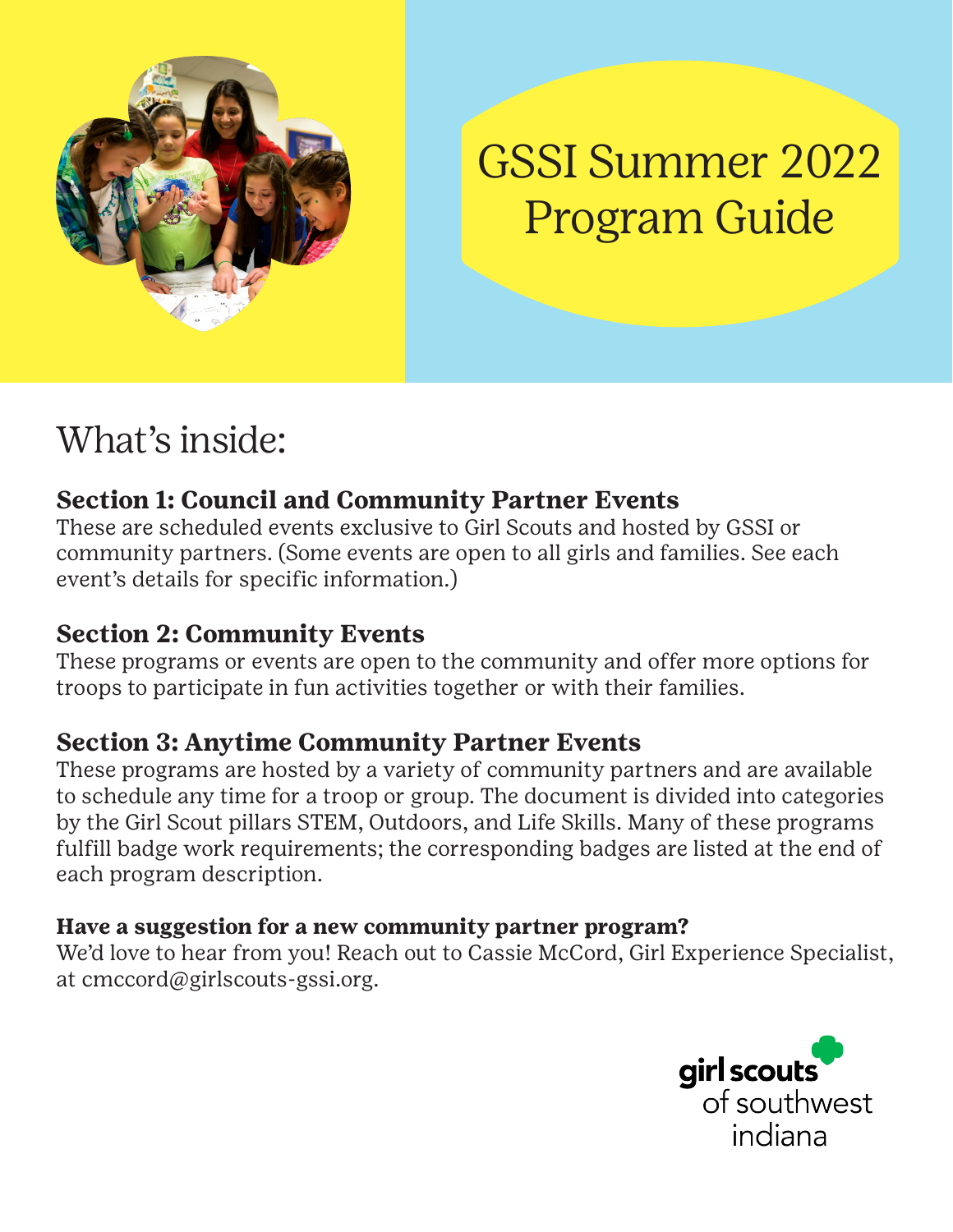

## Summer 2022 Council & Community Partner Events



**Make Your Own Smoothie Bowl with Plank Nutrition**



July 10 | 2:00PM CDT | 111 S Green River Rd, Evansville | \$7/girl

Create your own smoothie bowl packed full of fruit, protein, and tasty toppings! Plank Nutrition Bar is a local, woman-owned business committed to bringing health, wellness, and nutrition to the Tri-State area. Each participant will get to customize their own smoothie bowl while also learning some fun nutrition facts.

To register: Contact Kelsey Pharr at kelsey. pharr@planknutritionbar.com or (812) 457-4810

### **Wind Workshop at Evansville Museum**



### July 22 & 23 | 2:00-4:00 PM CDT | 411 E Riverside Dr, Evansville | \$12/girl |

You can't see it, and you can't always feel it, but the movement of air affects us and our surroundings all the time. Participants will learn all about wind in this workshop that explores gentle winds, breezes, and gusts. Girls will create their own wind-detecting device and test their device under a variety of conditions. The workshop includes admission to the Evansville Museum's highly interactive exhibit, *Air: A Hand's-On Adventure*. This workshop is presented in cooperation with Leap Into Science, a program of the Franklin Institute of Science.

Registration: Call the Evansville Museum at (812) 425-2406 from 12:00 PM-5:00 PM Friday-Sunday. For questions, contact Mitch Luman at mluman@emuseum.org.

### **eVscope Star Parties at Evansville Museum**



### 411 E Riverside Dr, Evansville | \$10/girl |

Are your girls interested in seeing what star clusters, nebula and galaxies look like close up? Using GSSI's eVscope, you'll be able to view these objects bright and close-up just like in you see in pictures. Through the eVscope, galaxies and nebula are seen in color, and hundreds of stars normally not seen also become visible. The eVscope allows users to observe objects normally invisible in light polluted, urban locations. Unlike traditional telescope, views through the eVscope are shared in real-time using a smartphone or tablet. Together with the Evansville Museum, we are hosting several star parties around this amazing piece of technology. Max 18 girls/session.

#### Requirements

Prior to arriving, troops need to download the Unistellar app from their device's app store. One smartphone, or tablet with the Unistellar app will need to be available for every two girls attending.

In the event of inclement weather, the event will be substituted with a planetarium show at the Evansville Museum. In this scenario, leaders will be contacted by the museum by email with 24 hour notice.

*continued*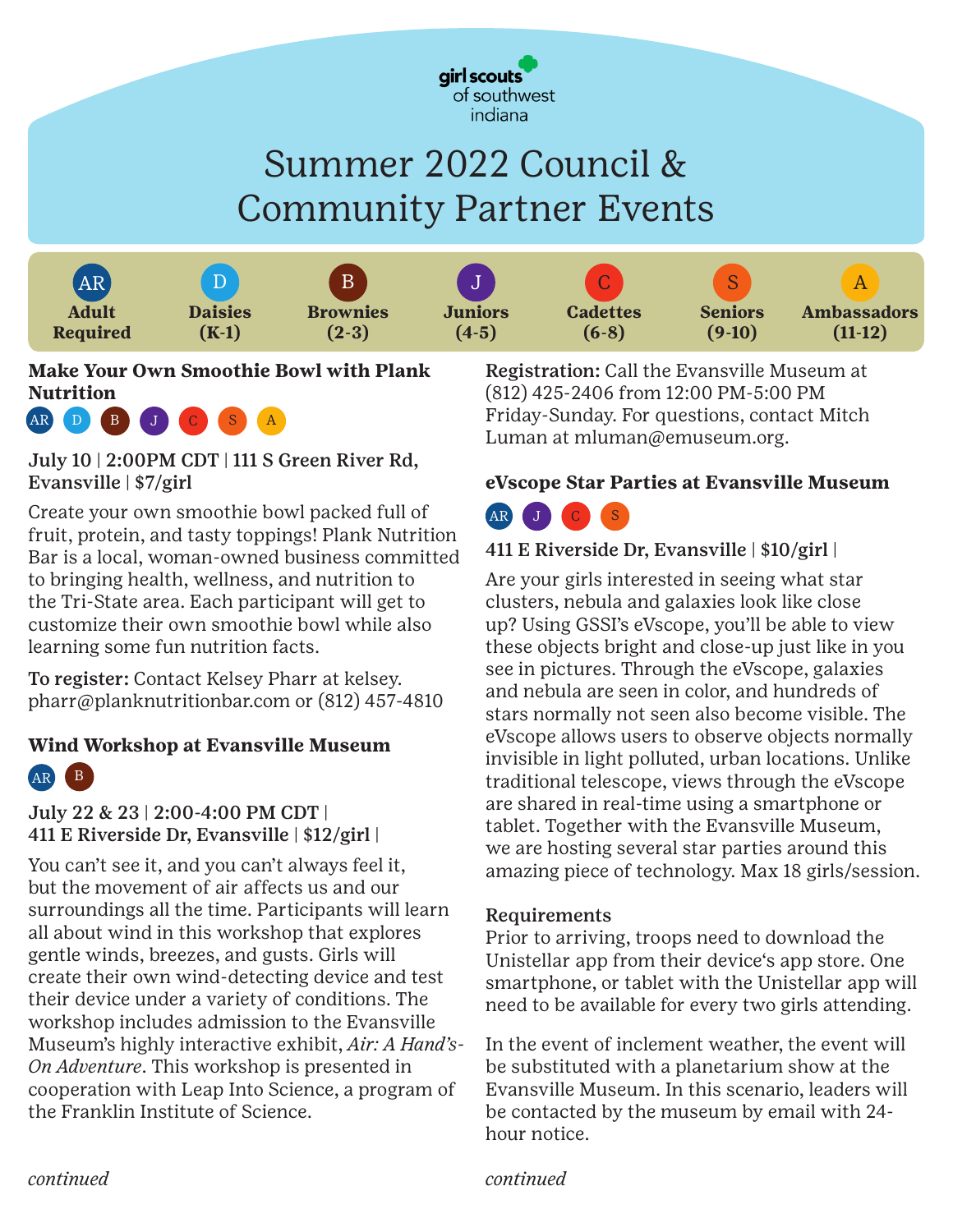## Summer 2022 Programs

*Star Parties at the Evansville Museum, Continued*

### Sessions:

**Juniors** August 19, 8:30-9:30 PM CDT or September 16, 8:00-8:45 PM CDT

### **Cadettes**

August 20, 8:30-9:30 PM CDT or September 17, 8:00-8:45 PM CDT

### Seniors

September 16, 9:00-9:45 PM CDT or September 17, 9:00-9:45 PM CDT

Registration: Call the Evansville Museum at (812) 425-2406 from 12:00 PM-5:00 PM Friday-Sunday. For questions, contact Mitch Luman at [mluman@emuseum.org](mailto:mluman@emuseum.org).

### **GSSI's Fall Event: Unleash Strong 2022**



YMCA Camp Carson, 2034 Outer Lake Rd, Princeton, IN | Cost TBA | September 10 | 2:00-4:00 PM CDT

Activities will include community partner stations, climbing wall, canoeing, alpine climbing tower, shooting sports, low ropes course, snack stations, letterboxing, hiking, and more. Plus, an optional overnight in Camp Carson's cabins or your own tents. This event is for all girls K-12 and their families.

### *Registration Info Coming Soon*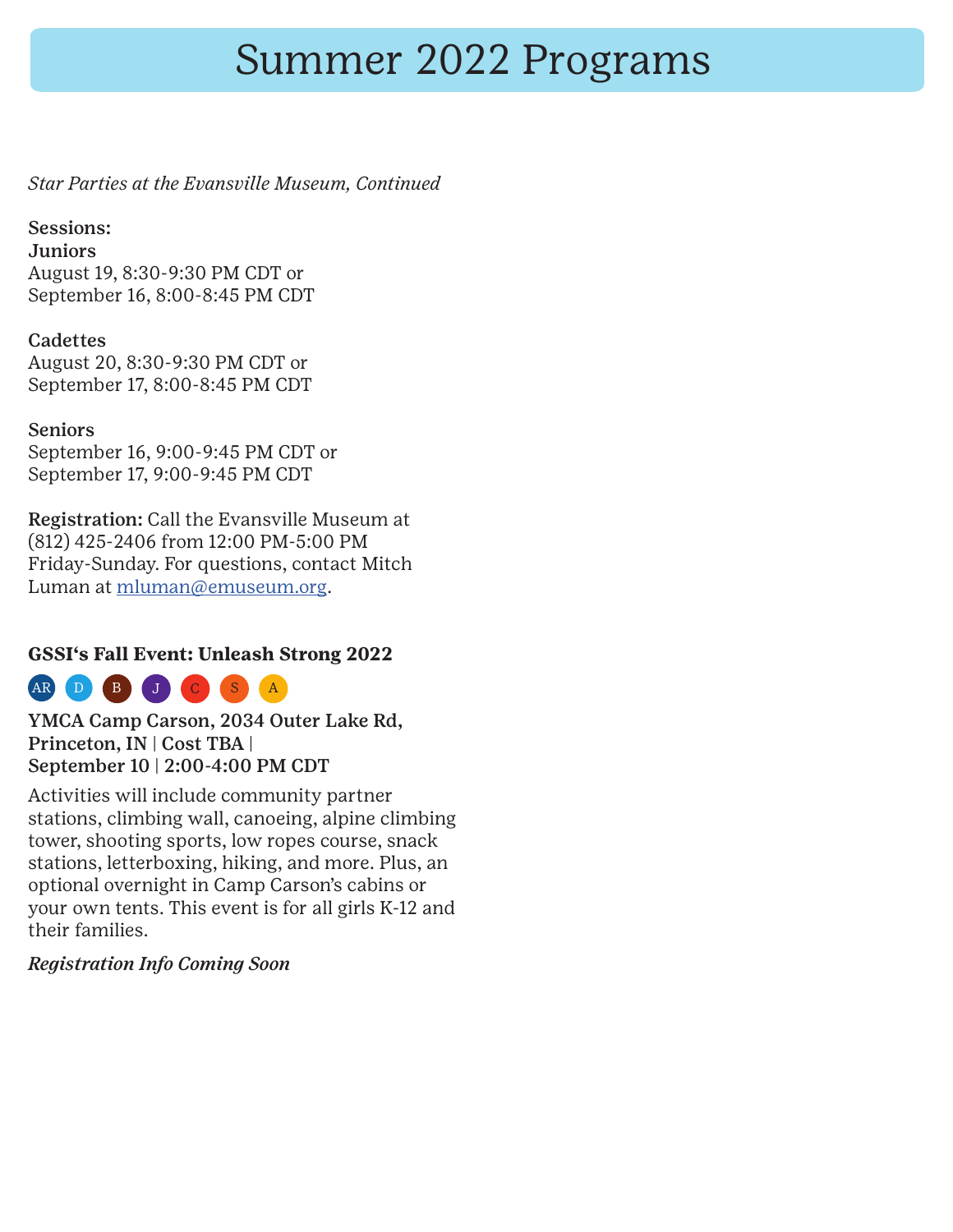## Community Programs & Events

*The following programs or events are open to the community, and offer more options for troops to participate in fun activities together or with their families.* 

### **Kids Fishing Derby at Patoka Lake**

June 4 |8:30 AM-11:30 AM EST | Osborn Boat Ramp, 3084 N. Dillard Road, Birdseye, IN 47513 | Free

Kids ages 12 and under are invited to join this friendly bank fishing tournament hosted by Indiana DNR. Meet at 8:30a.m. to register at Osborn Boat Ramp off Highway 145. Bring fishing poles, tackle, and live bait. Osborn boat ramp offers bank fishing and an ADA accessible fishing pier.

For More Info: Contact Michael Magary at (812) 685-2447

### **Indiana DNR Star Party at Patoka Lake**

July 30 | 10:00 AM-10:00 PM EST | Patoka Lake Nature Center and Beach, 3084 N. Dillard Road, Birdseye, IN 47513 | Free

Come celebrate our 31st annual astronomy event for a great way to introduce young kids to our solar system. Programs for all ages will be offered at the nature center by day and the beach by night. Look through a large telescope at the sun and a smaller one with expert astronomers from Evansville and Louisville Astronomical Societies. *Badges: Caddette Night Owl, Senior Sky*

**Contact:** Dana Reckelhoff (812) 685-2447 or [dreckelhoff@dnr.in.gov](mailto:dreckelhoff@dnr.in.gov)

### **Smokey Bear's Birthday Bash w/ Indiana DNR**

August 6 | 10:00 AM-2:00 PM CST | Harmonie State Park, Outdoor Education Pavilion, 3451 Harmonie State Park Rd, New Harmonie, IN 47631 | Free

Let's celebrate Smokey the Bear's 78th birthday with the Smokey the Bear story, games, and a party.

**Contact:** Amelia Wildeman (812) 682-4821 or [awildeman@dnr.in.gov](mailto:awildeman@dnr.in.gov)

### **Nat'l Trails Day Twilight Park at Audobon State Park**

June 4 | 7:30 PM-9:30 PM CST | John James Audubon State Park, 3100 US Hwy 41, Henderson, KY 42420 | \$5

Discover the wonder of the woodland inhabitants at night! Naturalists lead a family friendly, 2.1 mile hike through moderate terrain. Wear sturdy shoes and bring a plastic lantern or flashlight.

**Contact:** Amelia Wildeman (812) 682-4821 or [awildeman@dnr.in.gov](mailto:awildeman@dnr.in.gov)

### **Farm Fest at Angel Mounds**

April 30- May 1 | 8215 Pollack Ave, Evansville | \$8/adult, \$5/child

This is a family event about Farm History featuring wood carving and burning, pioneer food, petting zoo, early farm machines, corn grinding, train rides for kids, quilting and more.

For tickets: [https://www.indianamuseum.org/]( https://www.indianamuseum.org/programs/farm-fest/) [programs/farm-fest/]( https://www.indianamuseum.org/programs/farm-fest/)

### **Create a Wildflower Sanctuary with Tri-State Interfaith Creation**

### April 28 & April 30 | Multiple Locations | Free

Setting aside a part of your lawn for a plot of wildflowers is a great way to help wildlife and add a unique kind of beauty to your home. It is relatively simple to do, and Tri-State Creation Care will show you how as well as provide the seed. These workshops will be offered in-person and over Zoom.

Thursday, April 28: 6:30 PM CT at All Saints Church, 704 N 1st Ave, Evansville or [Zoom](https://us06web.zoom.us/meeting/register/tZIldOqhqz8jHNTY8i-A2IrcQYhJ8He-CsaG)

Thursday, April 28: 10:00 AM CT at EVPL Central Library's Browning Room or [Zoom](https://us06web.zoom.us/meeting/register/tZwvd-mppjIrHdTIrCZdmzR3uTj6UsebhJCz)

For questions: Contact tristate.creation.care@gmail.com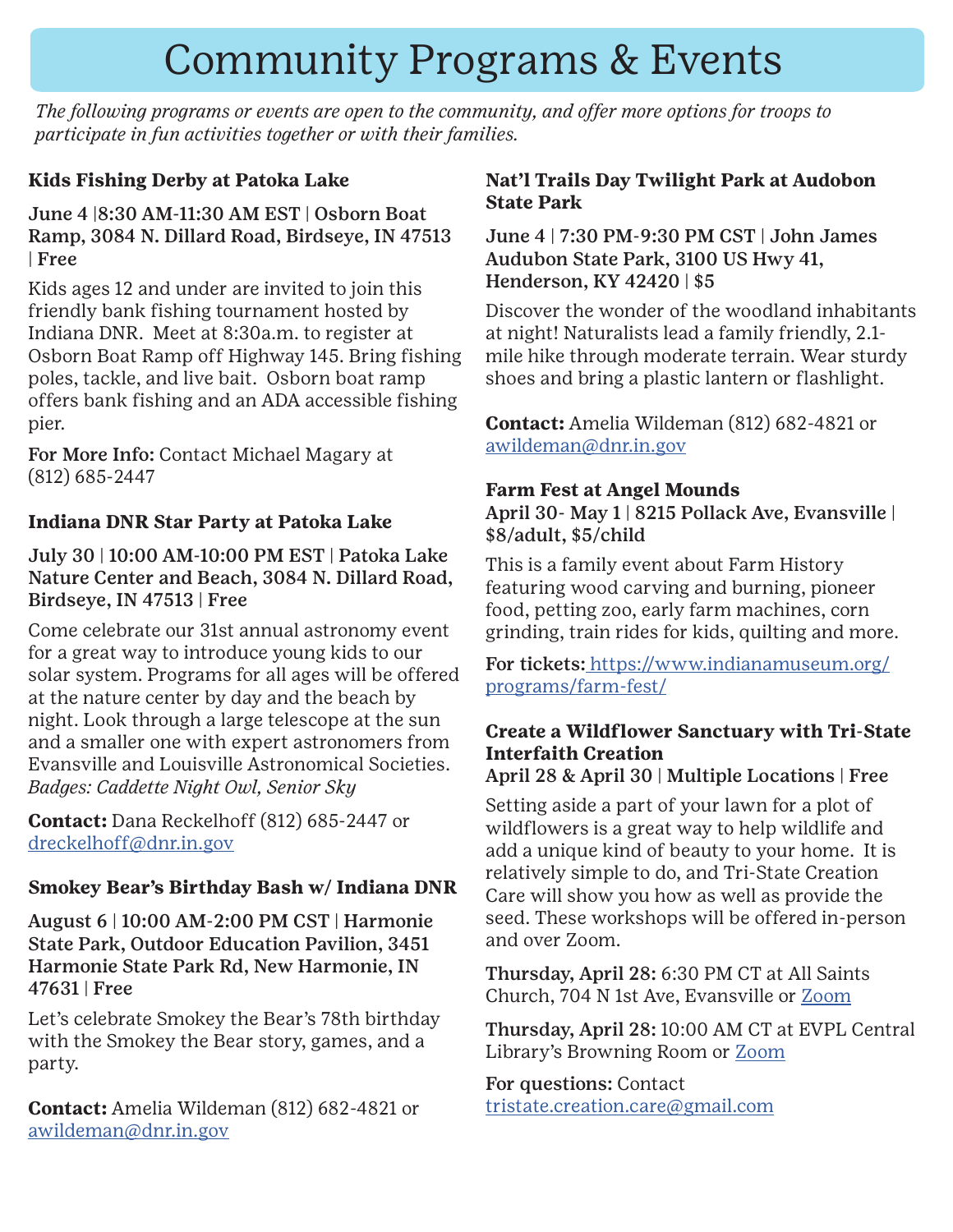## Community Programs & Events

*The following programs or events are open to the community, and offer more options for troops to participate in fun activities together or with their families.* 

### **Children's Theater Program with EVSC Foundation**

### $D$   $B$   $J$

June 6-11 | Washington Middle School, 1801 Washington Ave, Evansville | Free

Missoula Children's Theater is offering a program focused on theater arts for entering grades 1-8. Open auditions will be held, followed by a week of rehearsals, and two public performances. Girls will get involved in production as well enrichment workshops throughout the week.

To register: Contact Ely Sena-Martin at (812) 435-0955

### **Baptist Town Cultural Festival at Evansville African American Museum**

Every 3rd Saturday May-September (except June) | EAAM, 579 S Garvin St, Evansville | Free

EAAM is hosting a family friendly, city-wide event showcasing local musicians and dancers. Food trucks and other vendors will be present as well.

For more info: Call (812) 423-5188 or visit [https://evvafricanamericanmuseum.wordpress.](https://evvafricanamericanmuseum.wordpress.com/) [com/](https://evvafricanamericanmuseum.wordpress.com/)

#### **Juneteenth Celebration at Evansville African American Museum**

June 16-19 | EAAM, 579 S Garvin St, Evansville & other locations | Free

EAAM is hosting a fun filled weekend to celebrate Juneteenth.

- June 16: The Soul Writer's Guild program
- June 17: Outdoor festival with food, community vendors, live music, and dancing
- June 18: Collaborating with Community Block Party
- June 19: Negro League Baseball game w/ the **Otters**

For more info: Call (812) 423-5188 or visit [evvafricanamericanmuseum.wordpress.com/](https://evvafricanamericanmuseum.wordpress.com/)

### **EVSC Foundation's Summer Musical:**  *The Spongebob Musical*

#### July 14-17 | Aiken Theater - Old National Events Plaza, Evansville | \$10 students, \$15 senior citizens, \$20 adults

Join the EVSC Founration for their 34th annual Summer Musical, *The SpongeBob Musical*! Performances are July 14-16 at 7:00 PM. and July 17 at 2:00 PM. at the Aiken Theater in the Old National Events Plaza. This amazing Broadwaycaliber production features 7 - 12th grade students from our region.

For more info: [https://evscfoundation.org/](https://evscfoundation.org/summer-musical/ ) [summer-musical/](https://evscfoundation.org/summer-musical/ )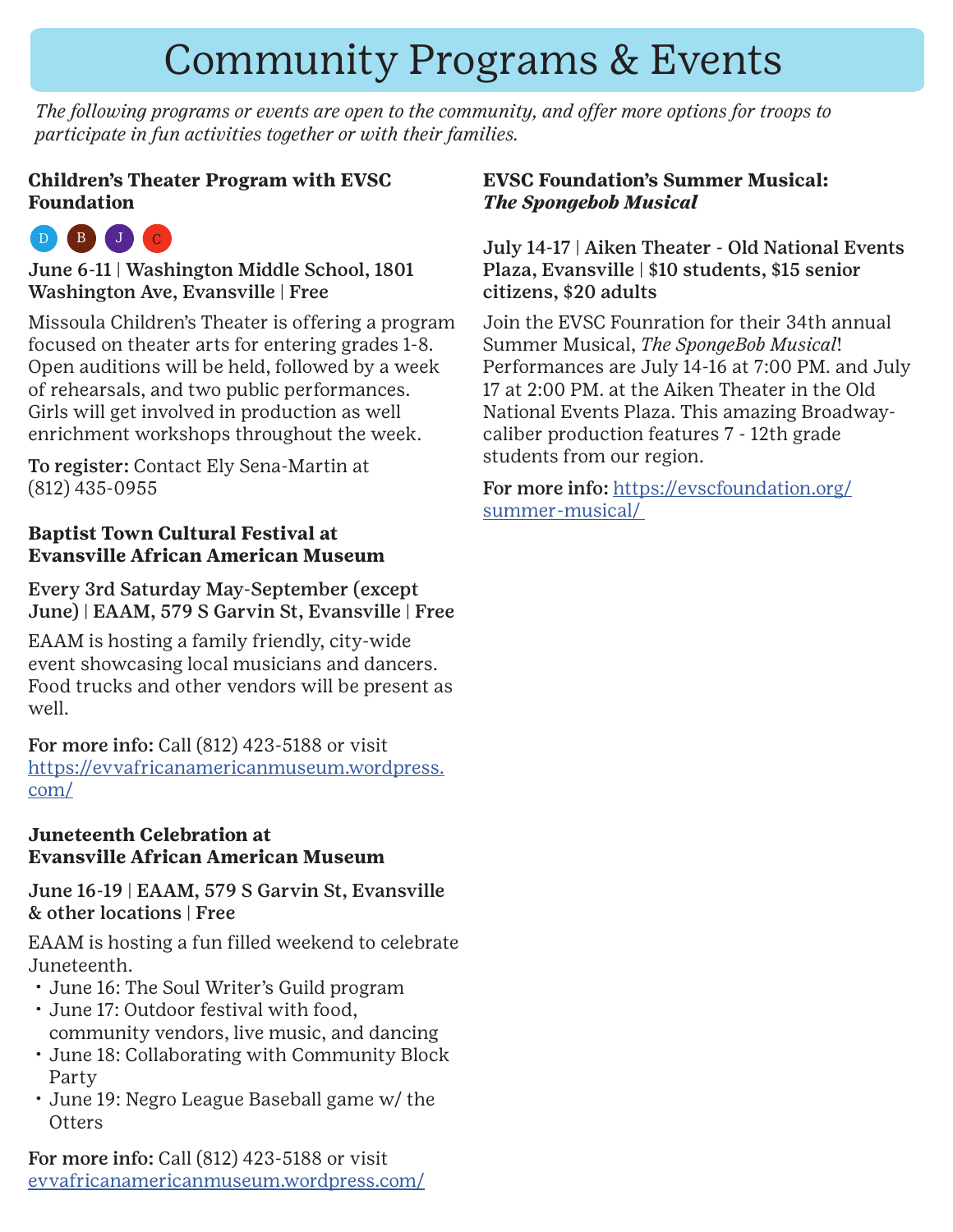## Anytime Programs: STEM

### **Automatize Design with NWSC Crane**

### Naval Surface Warfare Center, Crane | Free

Daisies will design and build a car using pasta and hot glue. Programs are available in person or virtually. *Badge: Automotive Design*

To schedule: Contact Patty Allen, STEM Program Analyst, [patrice.allen.ctr@navy.mil](mailto:patrice.allen.ctr@navy.mil)

### **Robotics with NWSC Crane**



### Naval Surface Warfare Center, Crane | Free

Girls will get to use two different robots to earn a badge – Cubelets and Dash. The Cubelets will allow the girls to design a robot and the Dash will allow girls to program the robot. Programs are available in person or virtually. *Badge: Designing and/or Programming Robots Badges*

To schedule: Contact Patty Allen, STEM Program Analyst, [patrice.allen.ctr@navy.mil](mailto:patrice.allen.ctr@navy.mil)

### **Programming Robots with NWSC Crane**



### Naval Surface Warfare Center, Crane | Free

Girls will learn how to design and program robots with the LEGO EV3! Programs are available in person or virtually. *Badge: Designing Robots Badges*

To schedule: Contact Patty Allen, STEM Program Analyst, [patrice.allen.ctr@navy.mil](mailto:patrice.allen.ctr@navy.mil)

### **Programming Robots with NWSC Crane**



### Naval Surface Warfare Center, Crane | Free

Girls will learn how to design and program robots with the LEGO EV3! Programs are available in person or virtually. *Badge: Designing Robots Badges*

To schedule: Contact Patty Allen, STEM Program Analyst, [patrice.allen.ctr@navy.mil](mailto:patrice.allen.ctr@navy.mil)

### **Cybersecurity with NWSC Crane**



### Naval Surface Warfare Center, Crane | Free

Girls will work together to complete an escape room activity. Programs are available in person or virtually. *Badge: Automotive Design*

To schedule: Contact Patty Allen, STEM Program Analyst, [patrice.allen.ctr@navy.mil](mailto:patrice.allen.ctr@navy.mil)

### **Space Science Program at Evansville Museum**



### 411 E Riverside Dr, Evansville | Cost Varies |

Girls can attend the Museum's *One World, One Sky*  show and tour the museum. *Badge: Daisy Space Science Explorer*

To schedule: Contac[t education@emuseum.org](mailto: education@emuseum.org)

### **Space Science Program at Evansville Museum**



### 411 E Riverside Dr, Evansville | Cost Varies |

Girls can attend the Museum's *One World, One Sky*  show and tour the museum. *Badge: Brownie Space Science Adventurer*

To schedule: Contac[t education@emuseum.org](mailto: education@emuseum.org)

### **Space Science Program at Evansville Museum**



### 411 E Riverside Dr, Evansville | Cost Varies |

Juniors can schedule the museum's *Solar System Tour* and *Planetarium Show* and tour the museum. *Badge: Junior Space Science Investigator*

To schedule: Contac[t education@emuseum.org](mailto: education@emuseum.org)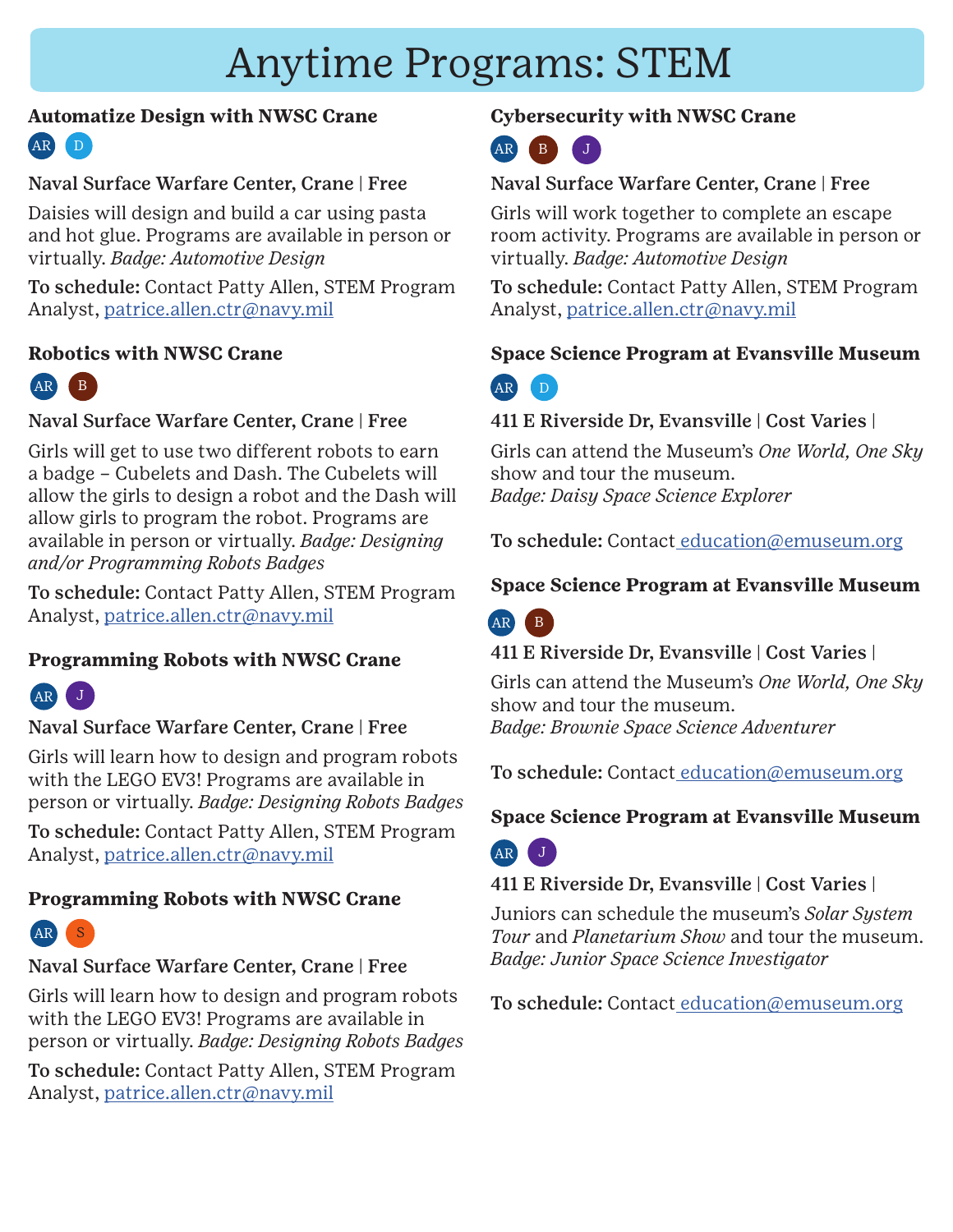## Anytime Programs: STEM

### **Space Science Program at Evansville Museum**



### 411 E Riverside Dr, Evansville | Cost Varies |

Cadettes can view the museum's *Wonders of the Universe* and *Losing the Dark* shows and tour the museum to complete steps 2, 4 and 5 of the Cadette Space Science Researcher badge. *Badge: Cadette Space Science Researcher*

To schedule: Contac[t education@emuseum.org](mailto: education@emuseum.org)

### **Space Science Program at Evansville Museum**



411 E Riverside Dr, Evansville | Cost Varies |

Seniors can view the museum's *Mayan Archeoastronomy* & *Constellations* & *Losing the Dark* shows and tour the museum to complete steps 1, 2, 4 and 5 of the Senior Sky badge. *Badge: Senior Sky*

To schedule: Contac[t education@emuseum.org](mailto: education@emuseum.org)

### **Space Science Program at Evansville Museum**



411 E Riverside Dr, Evansville | Cost Varies |

Ambassadors can view the museum's Touch the Stars show and tour the museum to compliment the Ambassador Space Science Master badge. *Badge: Ambassador Space Science Master*

To schedule: Contac[t education@emuseum.org](mailto: education@emuseum.org)

### **Detective Program at Evansville Museum**

### AR J

411 E Riverside Dr, Evansville | Cost Varies |

Juniors can try Evansville Museum's *Mystery and the Museum* or *Shark Detective* programs and earn Step 5 of the Junior Detective Badge. *Badge: Junior Detective*

To schedule: Contac[t education@emuseum.org](mailto: education@emuseum.org)

### **Space Science Badge Workshops**



Zoom | Cost varies by level, only for supplies

Earn the Girl Scout Space Science badges with the help of NASA/JPL Solar System Ambassador and GSSI volunteer Mandy Scurry. Depending on the age level, learn about stars, planets and the moon in fun, interactive ways. Program will not include hand-on telescope viewing.

To schedule: Contact Mandy Scurry, Girl Scout volunteer and NASA/JPL Solar System Ambassador, [amanjohn@hotmail.com](mailto:amanjohn@hotmail.com) or (517) 256-2734 (text or call)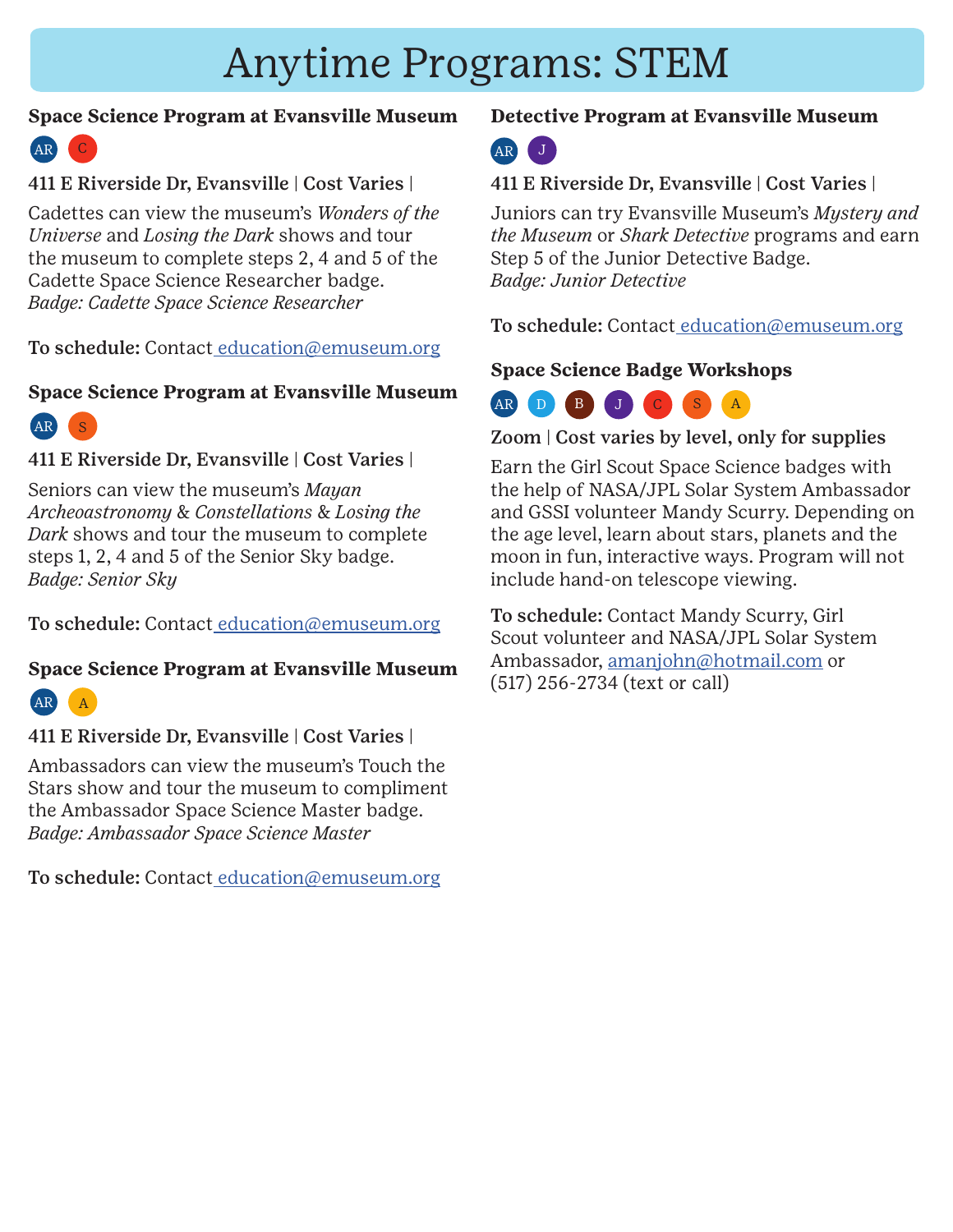## Anytime Programs: Outdoors

### **Brownie Outdoor Art Creator Program at Lincoln Pioneer Village and Museum**



928 Fairground Drive, Rockport IN, 47635 |  $$7$ /girl + \$3.50 for optional badge

Work towards the new Art in the Outdoors Skill Building Badge! Troops will also receive a tour of the museum and cabins with a history lesson. Box lunches or pizza can be added for an additional fee.

*Badge: Brownie Outdoor Art Creator*

To schedule: Nancy Kaiser at (812) 649-9147 or [lpvdirector@gmail.com](mailto:lpvdirector@gmail.com)

### **Artist Badge Programs at Lincoln Pioneer Village and Museum**



928 Fairground Drive, Rockport IN, 47635 |  $$7$ /girl + \$3.50 for optional badge

Work towards Artists Legacy Skill Building Badges for all age levels. Troops will also receive a tour of the museum and cabins with a history lesson. Box lunches or pizza can be added for an additional fee.

*Badge: Artist badges for all levels*

To schedule: Nancy Kaiser at (812) 649-9147 or [lpvdirector@gmail.com](mailto:lpvdirector@gmail.com)

### **Indiana DNR Nature Programs**



### Patoka Lake Reservoir, Birdseye, IN | Free

Work with Patoka Lake's Interpretive Naturalist on any of Girl Scouts' nature-focused badges or Journeys. Contact them directly with your program request or needs. (Ideas: Tree ID, forest plant ID, vine ID (poison ivy and the "safer" vines), wilderness survival, backpacking, beginner kayaking lessons, insect programs, conservation programs, habitat hikes, night hikes, night sensory hikes, owl prowl hikes, beginning archery lessons, and recycling.)

To schedule: Contact Dana Reckelhoff at dreckelhoff@dnr.in.gov or (812) 685-2447

### **Climbing Adventure at Vertical eXcape**

### AR B J C S A

1315 N Royal Ave, Evansville | \$25/girl | \$50 deposit | Min 6 girls, max 12

Participants will be introduced to climbing safety and basics and fitted with gear before climbing the indoor rock wall.

*Badge: Climbing Adventure for Brownies and up*

To schedule: Contact [isaac@verticalexcape.com](mailto:isaac@verticalexcape.com)

### **Opening Climbing Session at Vertical eXcape**

### AR B J C S

1315 N Royal Ave, Evansville | \$15/girl | Min 6 girls, max 12 | 3 hours

This is a follow-up session to the Climbing Adventure badge program. Schedule either at initial badge registration or no later than on day of badge program to qualify for discount. Additional session can't be more than 1 month from initial badge day.

To schedule: Contact [isaac@verticalexcape.com](mailto:isaac@verticalexcape.com)

### **Climbing Adventure at Vertical eXcape**



1315 N Royal Ave, Evansville | \$40/girl | \$50 deposit | Min 6 girls, max 12 | 5 hours Girls will be introduced to climbing safety and basics and fitted with gear before climbing the indoor rock wall. Program is approximately 5 hours. Schedule at least 2 weeks in advance. *Badge: Cadettes Climbing Adventure*

To schedule: Contact [isaac@verticalexcape.com](mailto:isaac@verticalexcape.com)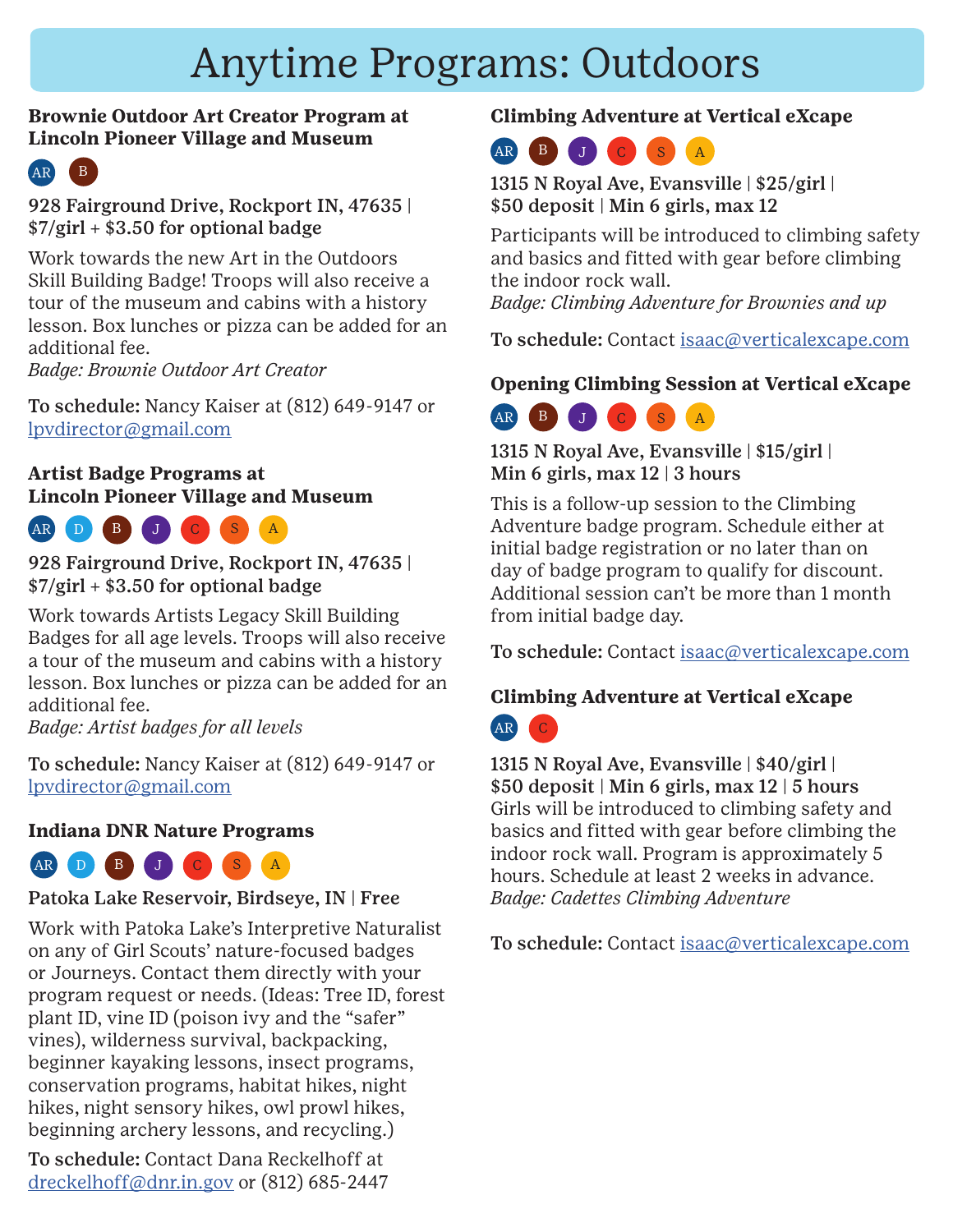### **Daisy Badge Programs at Angel Mounds**

### D AR

8215 Pollack Ave, Evansville, IN | \$5/girl Angel Mounds offers the following badge

programs for Daisies:

- Shapes in Nature (badge steps 1-3)
- Numbers in Nature (badge steps 1-3)
- Design with Nature (badge steps 1-3)
- Outdoor Art Maker (badge steps 1-3)
- Eco Learner (badge steps 1-5)
- Buddy Camper (badge step 3, includes overnight camp at Angel Mounds; indoor and outdoor accommodations available. Overnight fee applies.)

To schedule any of these programs: Contact (812) 853-3956 or email [ebostelman@indianamuseum.org](mailto:ebostelman@indianamuseum.org)

### **Brownie Badge Programs at Angel Mounds**



8215 Pollack Ave, Evansville, IN | \$5/girl

Angel Mounds offers the following badge programs for Brownies:

- Bugs (badge steps 2, 3, 5)
- Hiker (badge steps 2, 4, 5)
- Potter (badge steps 1, 3, 4)
- Outdoor Art Creator (badge steps 1-3, 5)
- Eco Friend (badge steps 1-4)
- Cabin Camper (badge step 3-5; includes overnight camp. Overnight fee applies.)

To schedule any of these programs: Contact (812) 853-3956 or email [ebostelman@indianamuseum.org](mailto:ebostelman@indianamuseum.org)

### **Junior Badge Programs at Angel Mounds**

## AR J

### 8215 Pollack Ave, Evansville, IN | \$5/girl

Angel Mounds offers the following badge programs for Juniors:

- Outdoor Art Explorer (badge steps 1, 2, 3, 5)
- Camper (badge step 2, 4, 5; Recommended as an overnight. Overnight fee applies.)

To schedule any of these programs: Contact (812) 853-3956 or email

[ebostelman@indianamuseum.org](mailto:ebostelman@indianamuseum.org)

### **Cadette Badge Programs at Angel Mounds**  $AR$

### 8215 Pollack Ave, Evansville, IN | \$5/girl

Angel Mounds offers the following badge programs for Cadettes:

- Tree (badge steps 1-3)
- Outdoor Art Apprentice (badge steps 1, 2, 3, 5)
- Primitive Camper (badge step 3-5; includes overnight camp. Overnight fee applies.)
- Night Owl (badge step 1, 2, 4, 5; Recommended as an overnight. Overnight fee applies.)

To schedule any of these programs: Contact (812) 853-3956 or email

[ebostelman@indianamuseum.org](mailto:ebostelman@indianamuseum.org)

### **Family Roots Nursery** AR D B J C S

### 4871 W 1200 S, Dale | \$15/girl | Min 6 girls, max 12 | 3 hours

Family Roots offers greenhouse tours, freshcut floral demonstrations, as well as handson seminars. In hands-on seminars, girls can physically make something and take it home with them (comes with a charge). To tour the greenhouse or watch in the fresh cut floral department, there is no charge. Family Roots can also go out with girls in the community and help them plant flowers/trees.

To schedule: Contact Andrea Peters at (877) 476-9648 or [familyroots@psci.net](mailto:familyroots@psci.net)

• Animal Habits (badge steps 1, 2, 3, 5)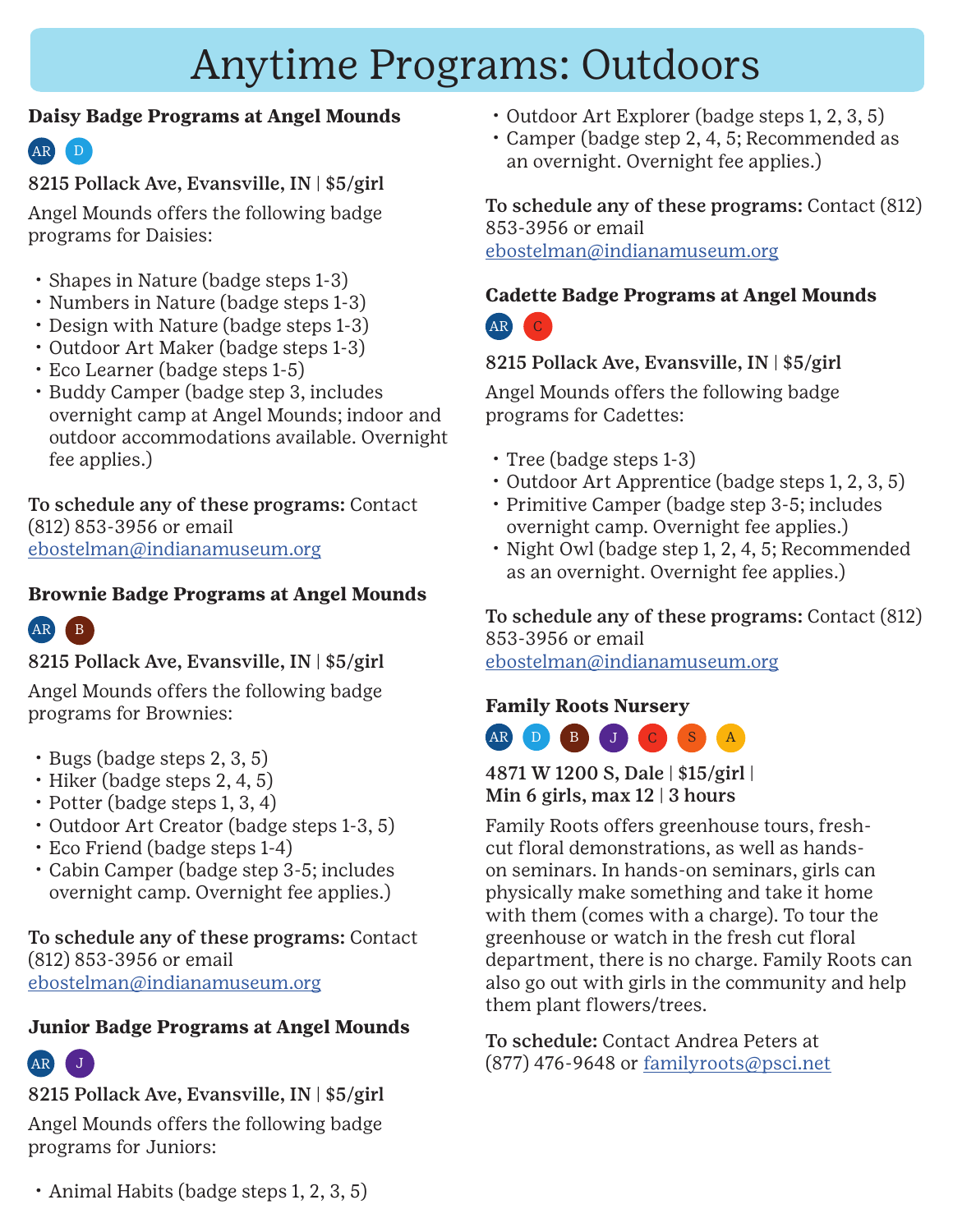### **Yoga Program at Fire Horse Yoga**



702 1/2 Main St, Jasper | \$7/girl

Escape into a world of comfort, relaxation, and rejuvenation. Learn how yoga can help reduce stress and keep you fit. *Badge: Healthy Living Skill Building Badges all levels; Cadettes Breath Journey*

To schedule: Contact Samantha at (812) 631-2530

### **Yoga Program with Certified Yoga Instructor Sarah Loehr**



Troop meeting location or a meeting room at the Newburgh Public Library | \$8/girl

Girls will learn about yoga (when & how it started, how it can help you stress less, and feel better physically and mentally). Program lasts 1 hour and includes a yoga fun patch. Note: there is an added cost for a drive time of more than 15 minutes from Newburgh. *Badge/Journey: Healthy Living Skill Building Badges; Daisies: Respect Myself and Others Petal; Brownies: My Best Self; Juniors: Staying Fit; Cadettes: Breathe Journey*

To schedule: Contact Sara Loehr at (812) 598-9002

### **Kids 'n Action at CrossFit High Bar**



301 N Stockwell Rd, Evansville, IN | \$10/girl | 1st Saturday of the month (see times below)

Girls can get moving and learn all about cross training in this kid-friendly training class while earning My Best Self, Good Sportsmanship, Staying Fit, and Cross-Training badges.

### Times:

- 5-6 years old: 9:30 AM CT
- 7+ years old: 10:00 AM CT

To schedule: Call Leslie at (812) 404-0095

**On Ramp Intro to CrossFit at CrossFit High Bar**



301 N Stockwell Rd, Evansville, IN | Contact for pricing | Mon, Wed, Fri 5:30 or 6:00 PM CT

CrossFit High Bar offers introductory training classes for ages 10 and older. These small group classes meet 3 times a week for 2 weeks. Girls can earn My Best Self, Good Sportsmanship, Staying Fit, and Cross-Training badges.

To schedule: Call Leslie at (812) 404-0095

### **Dining 1 Workshop with Charm Appeal & Hosting**

401 SE 6th St, Suite 110 E, Evansville, IN | \$20 per girl

Girls will receive a comprehensive overview of dining which includes utensil review, course identification, and informal/formal table settings. Due to limited space, the class will be held at the troop's location for groups over 8. Course includes a completion certificate. Contact for information on programs for different grade levels. *Badges: Ambassador Dinner Party Steps 4 & 5*

Contact: Charnika Baltzell, (812)647-4518, [Baltzellcharnika@yahoo.com](mailto:Baltzellcharnika@yahoo.com)

### **Dining 2 Workshop with Charm Appeal & Hosting**

401 SE 6th St, Suite 110 E, Evansville, IN |  $$20$  per girl |

Girls will receive instruction on dining skills and behavior during dinner as well as dining in formal/informal environments. Due to limited space, the class will be held at the troop's location for groups over 8. Course includes a completion certificate. Contact for information on programs for different grade levels.

*Badges: Ambassador Dinner Party Steps 4 & 5*

Contact: Charnika Baltzell, (812)647-4518, [Baltzellcharnika@yahoo.com](mailto:Baltzellcharnika@yahoo.com)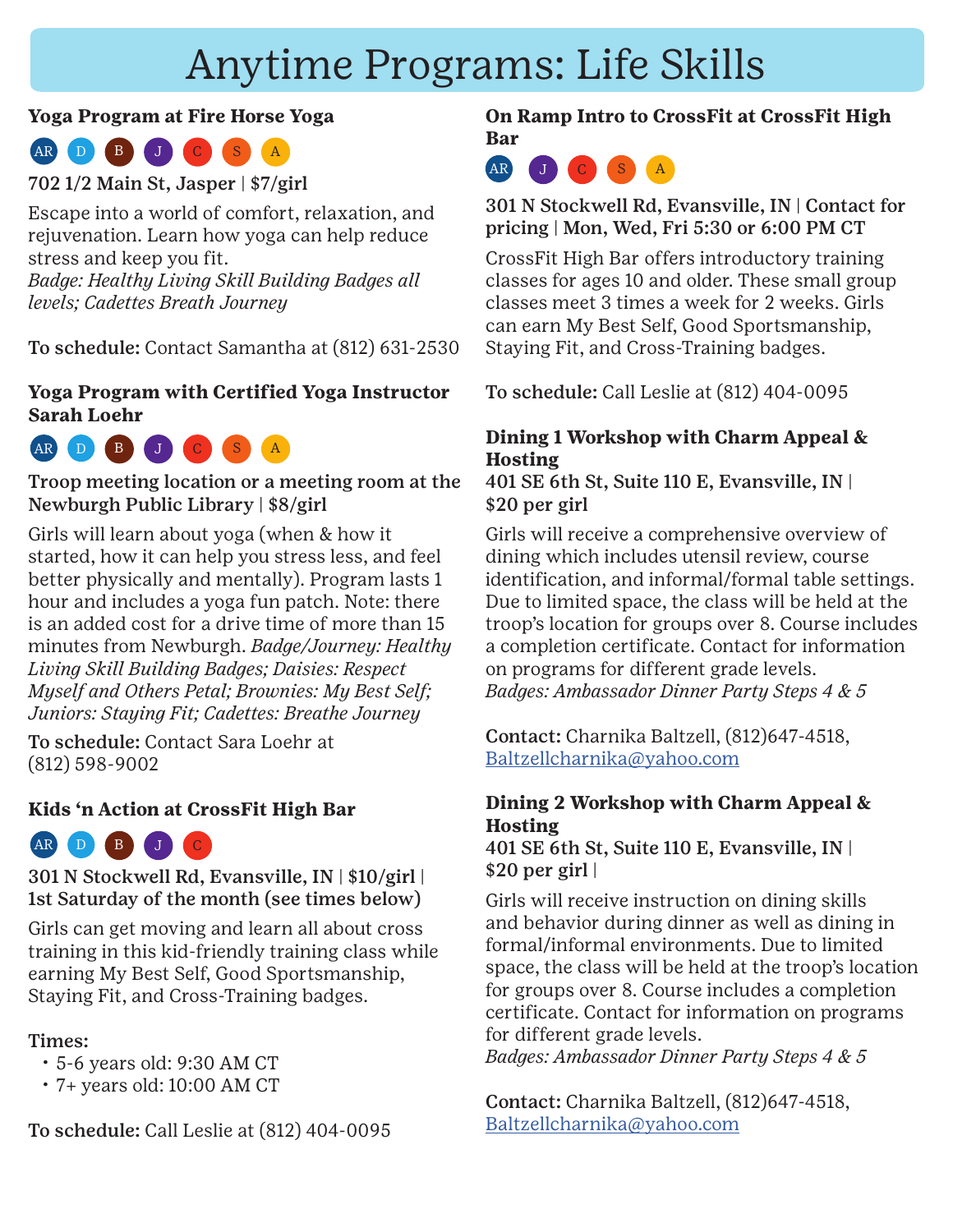### **Image Etiquette Workshop with Charm Appeal & Hosting**

401 SE 6th St, Suite 110 E, Evansville, IN | \$25 per girl (includes a tiara)

This workshop is designed to teach girls the importance of image and how to properly present themselves. Poise and elegance will be emphasized through topics such as sitting, standing, and walking. Personal grooming and hygiene instruction will also be discussed. Due to limited space, the class will be held at the troop's location for groups over 8. Contact for information on programs for different grade levels.

Contact: Charnika Baltzell, (812)647-4518, [Baltzellcharnika@yahoo.com](mailto:Baltzellcharnika@yahoo.com)

#### **Public Speaking Etiquette Workshop with Charm Appeal & Hosting** 401 SE 6th St, Suite 110 E, Evansville, IN |

\$20 per girl

This workshop is designed to teach girls how to present themselves in front of an audience. The session is spent allowing students time to practice presentations and learn the do's and don'ts of public speaking. Due to limited space, the class will be held at the troop's location for groups over 8. Course includes a completion certificate. Contact for information on programs for different grade levels.

Contact: Charnika Baltzell, (812)647-4518, [Baltzellcharnika@yahoo.com](mailto:Baltzellcharnika@yahoo.com)

### **Business Etiquette Workshop with Charm Appeal & Hosting**

401 SE 6th St, Suite 110 E, Evansville, IN | \$20 per girl

This program is designed expose students to proper business etiquette and protocol practices crucial to success in the workplace. Due to limited space, the class will be held at the troop's location for groups over 8.

*Badges: Senior Business Etiquette, Cadette Netiquette*

Contact: Charnika Baltzell, (812)647-4518, [Baltzellcharnika@yahoo.com](mailto:Baltzellcharnika@yahoo.com)

### **Pedro the Penguin Preparedness Presentation with the American Red Cross**



### Virtual Program | Free

Prepare with Pedro in this 30–45-minute preparedness education program that teaches girls how to be prepared and take action during home fires and/or local hazards.

Contact: Loida Rodriguez (317) 452-2816, Loida.rodriguiz@redcross.org or visit Prepare [with Pedro](https://rdcrss.org/3LJEv2g)

### **The Pillowcase Project with the American Red Cross**



### Virtual or In Person | Free

This is a preparedness education program that teaches girls about personal and family preparedness and safety skills, local hazards, and basic coping skills. Volunteers will lead girls through "Learn, Practice, Share" frameworks to teach them about disaster preparedness and survival skills. Upon completion, girls will receive a pillowcase to build their personal emergency supply kits.

Contact: Loida Rodriguez (317) 452-2816, Loida.rodriguiz@redcross.org or visit The [Pillowcase Project](https://www.redcross.org/get-help/how-to-prepare-for-emergencies/teaching-kids-about-emergency-preparedness/pillowcase-project.html)

### **Be Red Cross Ready with the American Red Cross**



### Virtual | Free

This program teaches simple steps to follow in advance to ensure that girls and their families can weather a crisis safely and comfortably. Girls will learn to build a survival kit, make a plan, and understand the disasters that are likely to happen in their area.

Contact: Loida Rodriguez (317) 452-2816, Loida.rodriguiz@redcross.org or visit Be Red Cross Ready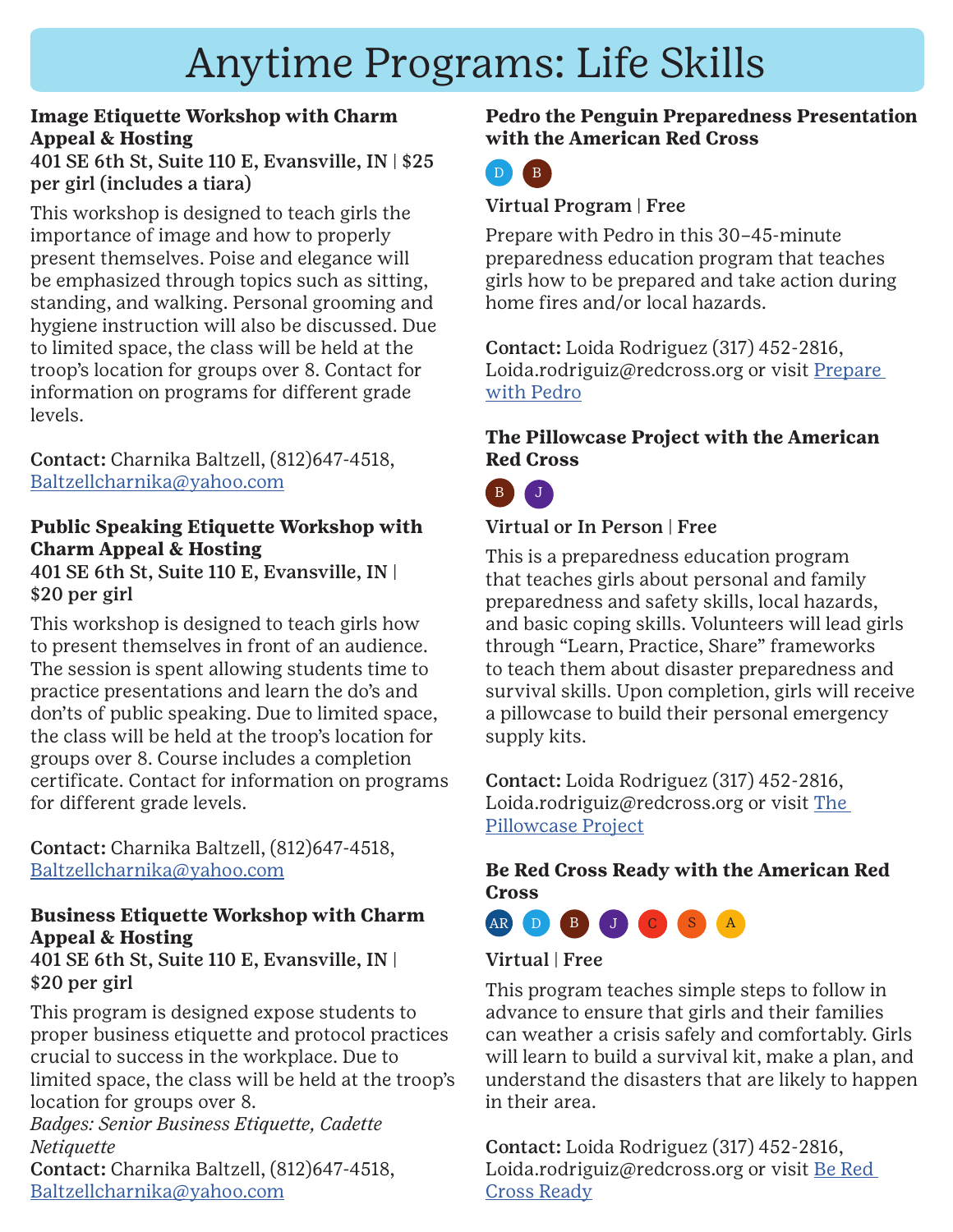### **MapSwipe Program with the American Red Cross**



### Virtual | Free

Girls can help humanitarians find vulnerable people. This mobile app helps making mapping around the world more coordinated and efficient. MapSwipe allows girls to support humanitarian responses worldwide in three simple steps.

Contact: Loida Rodriguez (317) 452-2816, Loida.rodriguiz@redcross.org or visit Map Swipe

### **Community Service Bar with the American Red Cross**



Volunteering with the American Red Cross allows girls to support the largest humanitarian organizations in the world while making a positive impact on their peers and their community. Girls can learn new skills, maximize talent, meet new people, improve their resume, and earn the Community Service Bar Pin while making a difference in the lives of others. Volunteer opportunities are available for girls K-12.

Contact: Loida Rodriguez (317) 452-2816, Loida.rodriguiz@redcross.org

### **Day Program at Lyles Station**



Lyles Station Historic School & Museum, 593 Co Rd 500 W, Princeton | \$4/person

School Day Program includes milking cows, candle making, playing marbles, washing clothes with lye soap upon request.

To schedule: Contact Stanley Madison at [chairman@lylesstation.org](mailto:chairman@lylesstation.org) or (812) 385-2534 or (812) 779-7456

### **Programs with Purdue Extension**



Local Purdue Extension Agents will come to your meeting location and present programs on the following topics at no cost:

- Financial Literacy Badges
- Healthy Living badges
- Babysitting Class: Teaches the basics of babysitting; including basic childcare for infants and children, basic first aid, child behavior, age-appropriate activities, emergency protocols, professionalism, and how to grow your babysitting business.

To schedule: Contact your county agent listed below.

#### Purdue Extension Contacts

- Daviess: Jennifer Stefancik [jstefanc@purdue.edu](mailto:jstefanc@purdue.edu)
- Dubois: Chelsea Brewer [cebrewer@purdue.edu](mailto:cebrewer@purdue.edu)
- Knox: Tonya Short [short43@purdue.edu](mailto:short43@purdue.edu)
- Perry: Megan Jaspersen [mjaspers@purdue.edu](mailto:mjaspers@purdue.edu)
- Posey: Kristen Lowry [klowry@purdue.edu](mailto:klowry@purdue.edu)
- Vanderburgh: Meagan Brothers, [brotherm@purdue.edu](mailto:brotherm@purdue.edu)
- Warrick: Jo Gilreath [jgilreat@purdue.edu](mailto:jgilreat@purdue.edu)

### **Girl Scout Adulting 101 Patch Program**



Virtual Program | \$20/patch set This patch program is to engage Cadettes, Seniors, and Ambassadors in preparing to be on their own. Once girls have completed each section; Life Skills, Public Life, Financial Life, Personal Life, they should have the basic knowledge needed to live a successful life.

To schedule: Contact Kindra Mendall at [gsnorcalalumnae@gmail.com](mailto:gsnorcalalumnae@gmail.com)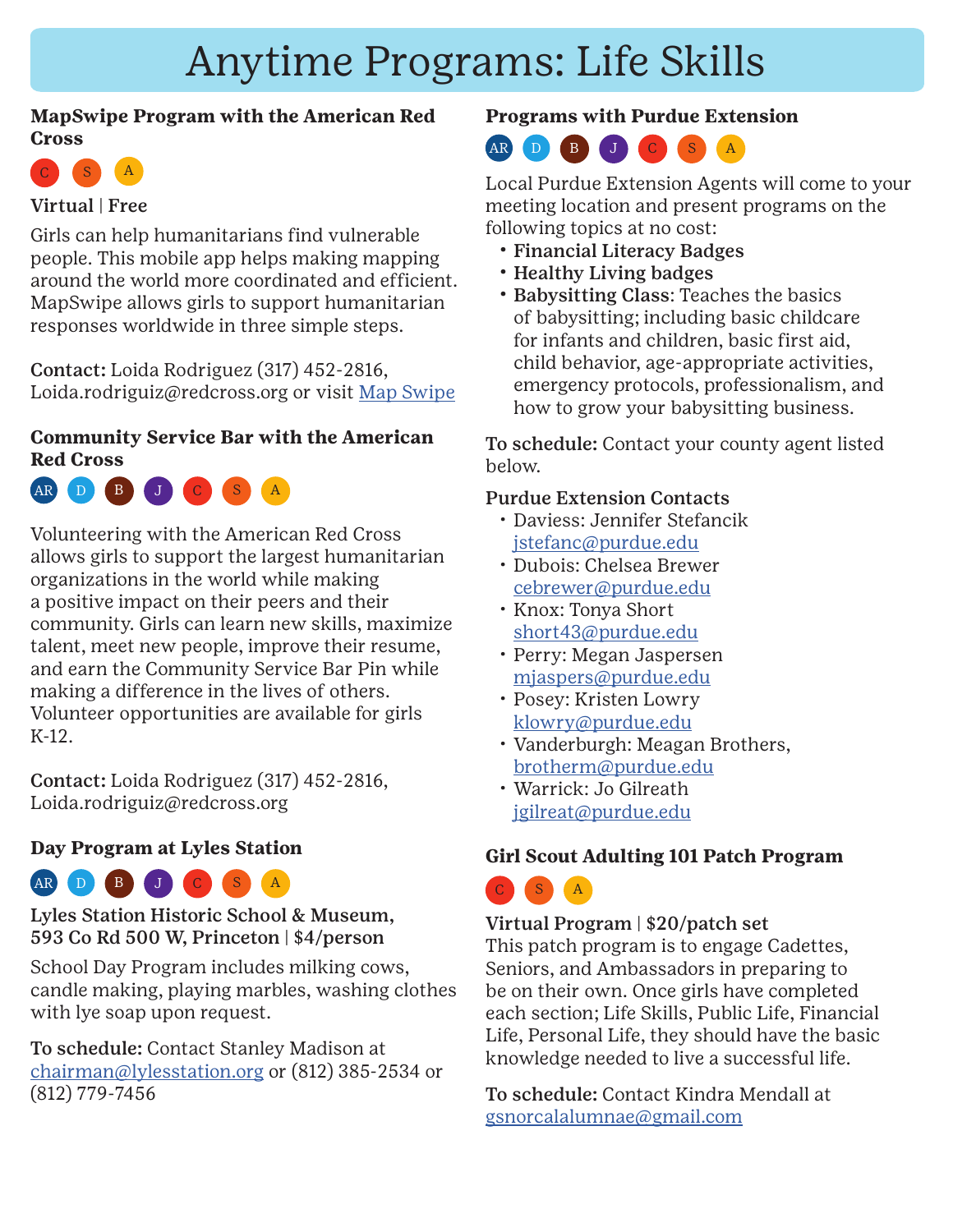### **Art Programs at Traditional Arts Today**



314 W 9th St, Ferdinand, IN | \$20/girl, includes all class supplies

Program One: Letterboxing for all levels Program Two: Tapestry Weaving for Cadettes-Ambassadors

To schedule: Contact Alexianna Mundy at [alexi@traditionalartstoday.org](mailto:alexi@traditionalartstoday.org )

### **Arts Program at Evansville Museum**



### 411 E Riverside Dr, Evansville | Cost Varies |

Brownies can take the museum's *Arts Alive Tour*  to complete Step 1 of the Brownie Painting and Potter badges.

*Badge: Brownie Painting and Potter badges.*

To schedule: Contac[t education@emuseum.org](mailto: education@emuseum.org)

### **Troop Tie-Dye Program at Acclaim Graphics**

AR D B J C S A

908 N Garvin St, Evansville, IN or troop location \$10-\$20/shirt

Tie-dye and create your own wearable art with Acclaim Graphics! The cost includes all dyes, setup, gloves, t-shirts, and rinsing instructions to take home with you. Girls and adults can tie-dye. Cost is \$10/shirt for youth sizes and adult sizes S-XL, \$15/shirt for 2XL, and \$20/shirt for 3XL & 4XL. No group size minimum.

To schedule: Contact Kelly Birkhead at [kelly@acclaimgraphics.com](mailto:kelly@acclaimgraphics.com) or call (812) 453-8371 Mon-Fri 9:00 AM-4:00 PM

### **Floral Design Program with Emerald Design**



#### Troop meeting or alternate location within a 10 mile radius of Evansville | Cost Varies

Learn the basics of floral design and the process of growing cut flowers; plus, use your artistic skills and new techniques to create your own floral work of art. *Badge: Welcome to the Daisy Flower Garden Journey, Junior Flowers Skill Building Badge*

To schedule: Contact Whitney Muncy, at [emeraldevv@gmail.com](mailto:emeraldevv@gmail.com) or (812) 760-0452

### **Clay Promise Hand with Fired Up!**



Fired Up! 2121 N Green River Rd, Evansville | \$20/girl | \$25 group deposit

During this 2-visit program, girls will create and paint their own Girl Scout Promise hand clay art. (Painting takes place during the second visit.) May be scheduled any day but Saturday. *Badge: Daisies will work towards their Promise Center, Brownies towards their Potter Badge*

To schedule: Contact Christie at (812) 476-3121 or [christie@fireduppaintspottery.com](mailto:christie%40fireduppaintspottery.com?subject=)

### **"Best Friends" 12x12 Canvas with Fired Up!**



Fired Up! 2121 N Green River Rd, Evansville | \$15/girl | \$25 group deposit

Program is 1.5 hours; may be scheduled any day but Saturday.

*Brownies can put this experience towards the Painting or Making Friends Badge, Seniors towards Room Makeover Badge*

To schedule: Contact Christie at (812) 476-3121 or [christie@fireduppaintspottery.com](mailto:christie%40fireduppaintspottery.com?subject=)